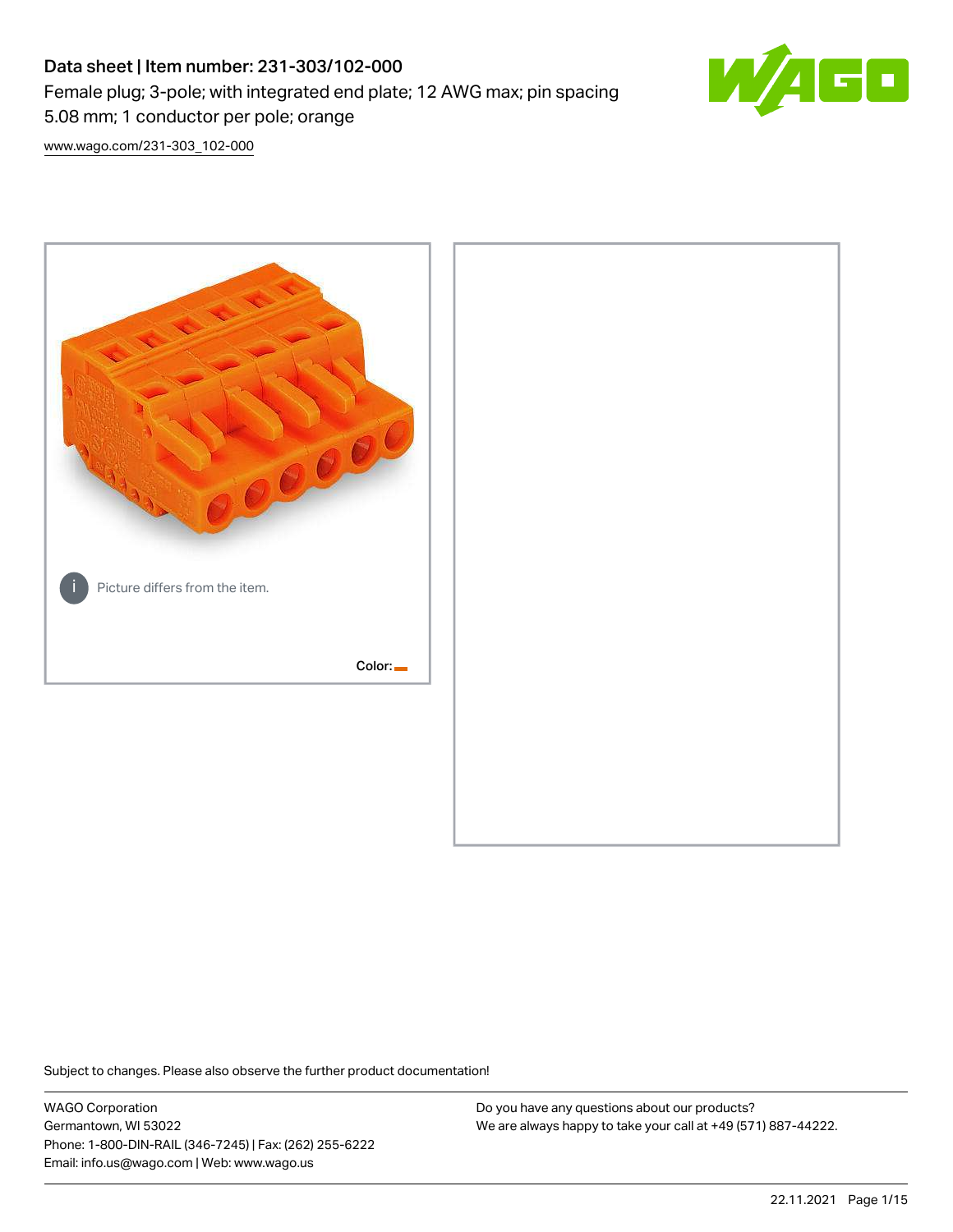

Dimensions in mm

L = pole no. x pin spacing

2- to 3-pole female connectors – one latch only

### Item description

- **Universal connection for all conductor types**
- Easy cable pre-assembly and on-unit wiring via vertical and horizontal CAGE CLAMP<sup>®</sup> actuation  $\blacksquare$
- $\blacksquare$ Integrated test ports
- $\blacksquare$ With coding fingers

Subject to changes. Please also observe the further product documentation! Data

WAGO Corporation Germantown, WI 53022 Phone: 1-800-DIN-RAIL (346-7245) | Fax: (262) 255-6222 Email: info.us@wago.com | Web: www.wago.us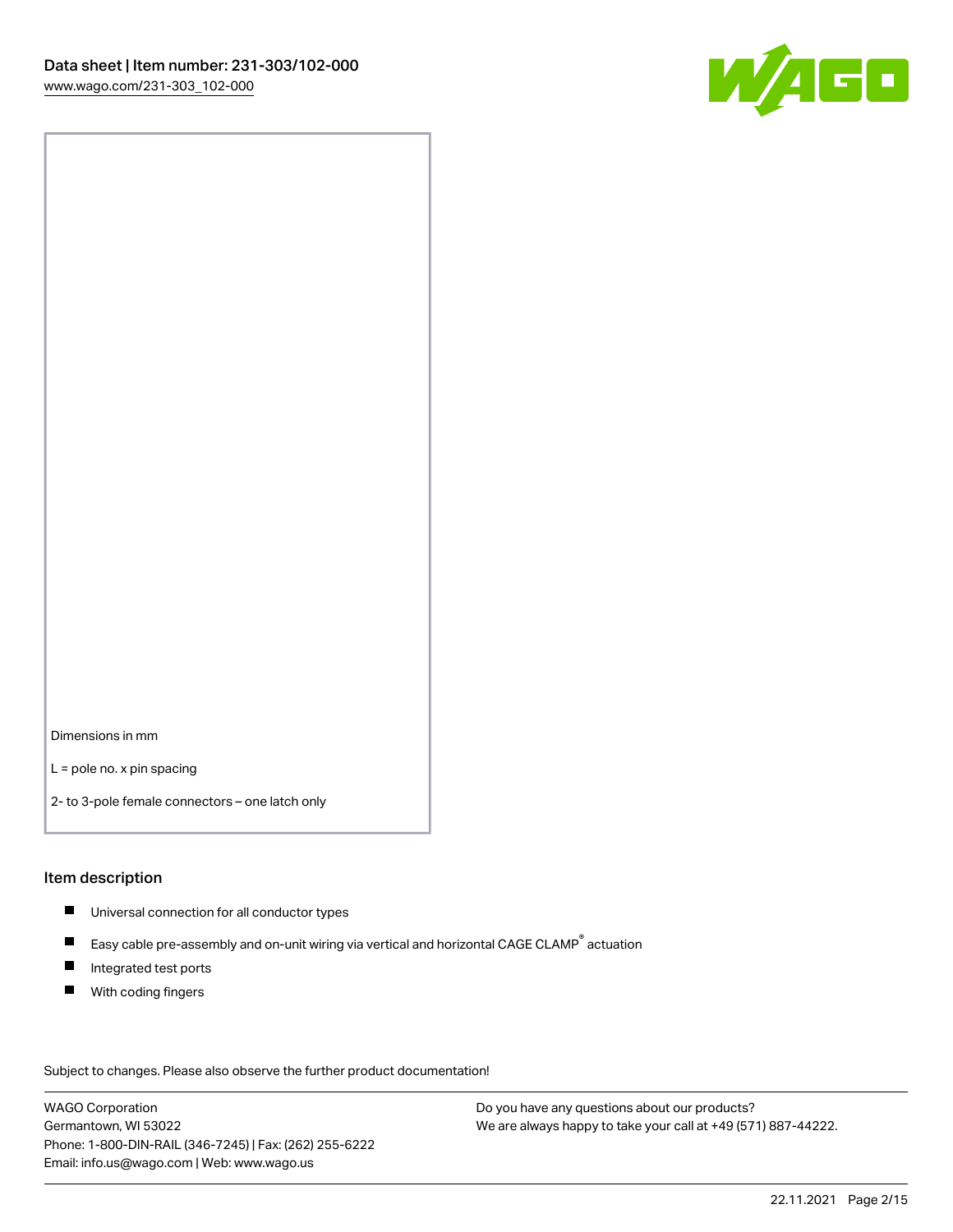

## Data Notes

| Safety information 1 | The MCS-MULTI CONNECTION SYSTEM includes connectors<br>without breaking capacity in accordance with DIN EN 61984. When<br>used as intended, these connectors must not be connected<br>/disconnected when live or under load. The circuit design should<br>ensure header pins, which can be touched, are not live when<br>unmated. |
|----------------------|-----------------------------------------------------------------------------------------------------------------------------------------------------------------------------------------------------------------------------------------------------------------------------------------------------------------------------------|
| Variants:            | Gold-plated or partially gold-plated contact surfaces<br>Other versions (or variants) can be requested from WAGO Sales or<br>configured at https://configurator.wago.com/                                                                                                                                                         |

## Electrical data

## IEC Approvals

| Ratings per                 | IEC/EN 60664-1                                                        |  |
|-----------------------------|-----------------------------------------------------------------------|--|
| Rated voltage (III / 3)     | 320 V                                                                 |  |
| Rated surge voltage (III/3) | 4 <sub>k</sub> V                                                      |  |
| Rated voltage (III/2)       | 320 V                                                                 |  |
| Rated surge voltage (III/2) | 4 <sub>k</sub> V                                                      |  |
| Nominal voltage (II/2)      | 630 V                                                                 |  |
| Rated surge voltage (II/2)  | 4 <sub>k</sub> V                                                      |  |
| Rated current               | 16A                                                                   |  |
| Legend (ratings)            | $(III / 2)$ $\triangle$ Overvoltage category III / Pollution degree 2 |  |

## UL Approvals

| Approvals per                  | UL 1059 |
|--------------------------------|---------|
| Rated voltage UL (Use Group B) | 300 V   |
| Rated current UL (Use Group B) | 15 A    |
| Rated voltage UL (Use Group D) | 300 V   |
| Rated current UL (Use Group D) | 10 A    |

## Ratings per UL

| Rated voltage UL 1977 | 300 V |
|-----------------------|-------|
| Rated current UL 1977 |       |

## CSA Approvals

Approvals per CSA

Subject to changes. Please also observe the further product documentation!

| <b>WAGO Corporation</b>                                | Do you have any questions about our products?                 |
|--------------------------------------------------------|---------------------------------------------------------------|
| Germantown, WI 53022                                   | We are always happy to take your call at +49 (571) 887-44222. |
| Phone: 1-800-DIN-RAIL (346-7245)   Fax: (262) 255-6222 |                                                               |
| Email: info.us@wago.com   Web: www.wago.us             |                                                               |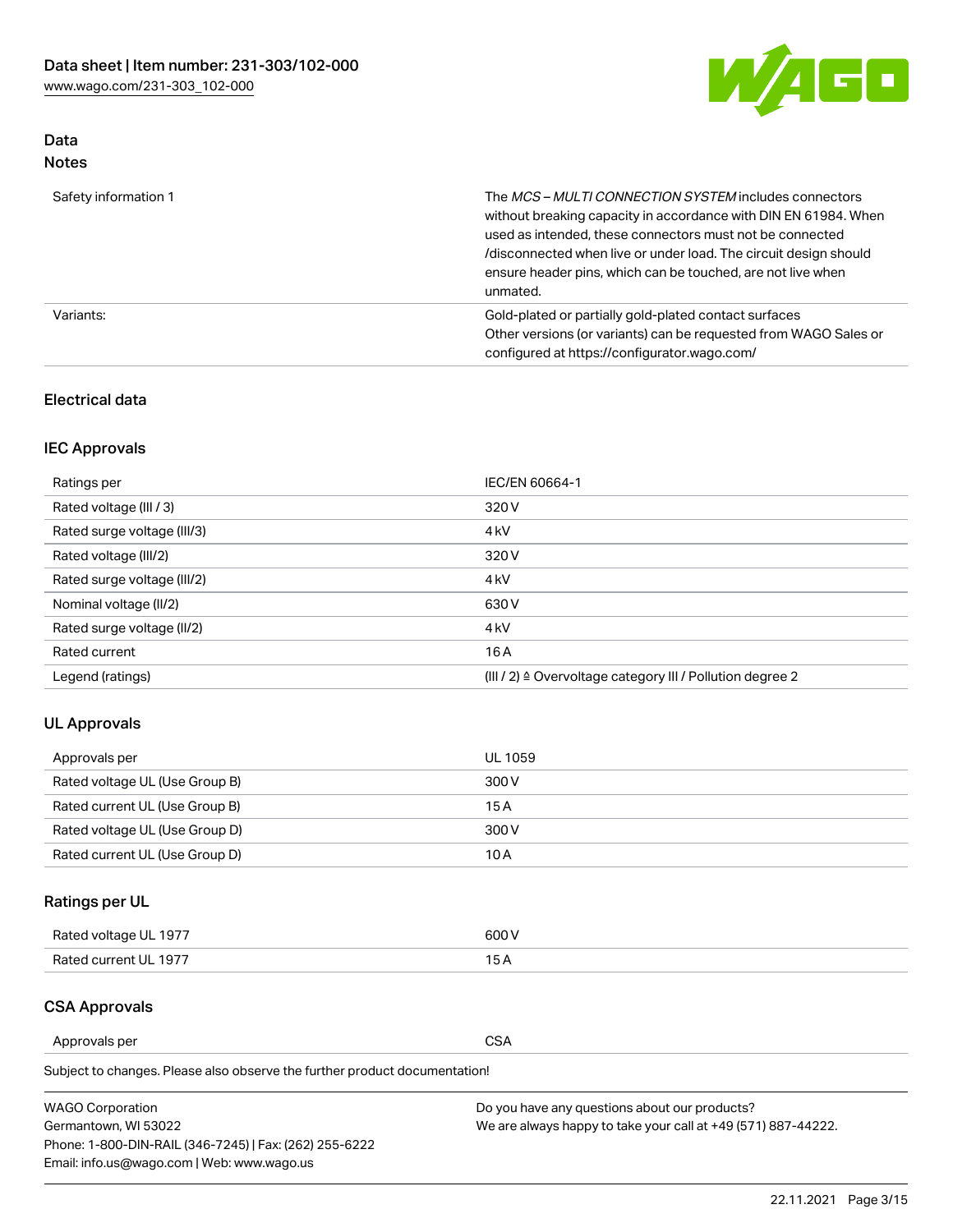[www.wago.com/231-303\\_102-000](http://www.wago.com/231-303_102-000)



| Rated voltage CSA (Use Group B) | 300 V |
|---------------------------------|-------|
| Rated current CSA (Use Group B) | 15 A  |
| Rated voltage CSA (Use Group D) | 300 V |
| Rated current CSA (Use Group D) | 10 A  |

## Connection data

| Total number of connection points |  |
|-----------------------------------|--|
| Total number of potentials        |  |
| Number of connection types        |  |
| Number of levels                  |  |

### Connection 1

| Connection technology                             | CAGE CLAMP <sup>®</sup>                 |
|---------------------------------------------------|-----------------------------------------|
| Actuation type                                    | Operating tool                          |
| Solid conductor                                   | $0.082.5$ mm <sup>2</sup> / 28  12 AWG  |
| Fine-stranded conductor                           | $0.08$ 2.5 mm <sup>2</sup> / 28  12 AWG |
| Fine-stranded conductor; with insulated ferrule   | $0.251.5$ mm <sup>2</sup>               |
| Fine-stranded conductor; with uninsulated ferrule | $0.252.5$ mm <sup>2</sup>               |
| Strip length                                      | $89$ mm $/$ 0.31  0.35 inch             |
| Number of poles                                   | 3                                       |
| Conductor entry direction to mating direction     | 0°                                      |

## Physical data

| Pin spacing | 5.08 mm / 0.2 inch    |
|-------------|-----------------------|
| Width       | 15.24 mm / 0.6 inch   |
| Height      | 14.3 mm / 0.563 inch  |
| Depth       | 26.45 mm / 1.041 inch |

### Plug-in connection

| Contact type (pluggable connector)   | Female connector/socket |
|--------------------------------------|-------------------------|
| Connector (connection type)          | for conductor           |
| Mismating protection                 | No                      |
| Plugging without loss of pin spacing |                         |
| Locking of plug-in connection        | Without                 |

Subject to changes. Please also observe the further product documentation!

WAGO Corporation Germantown, WI 53022 Phone: 1-800-DIN-RAIL (346-7245) | Fax: (262) 255-6222 Email: info.us@wago.com | Web: www.wago.us Do you have any questions about our products? We are always happy to take your call at +49 (571) 887-44222.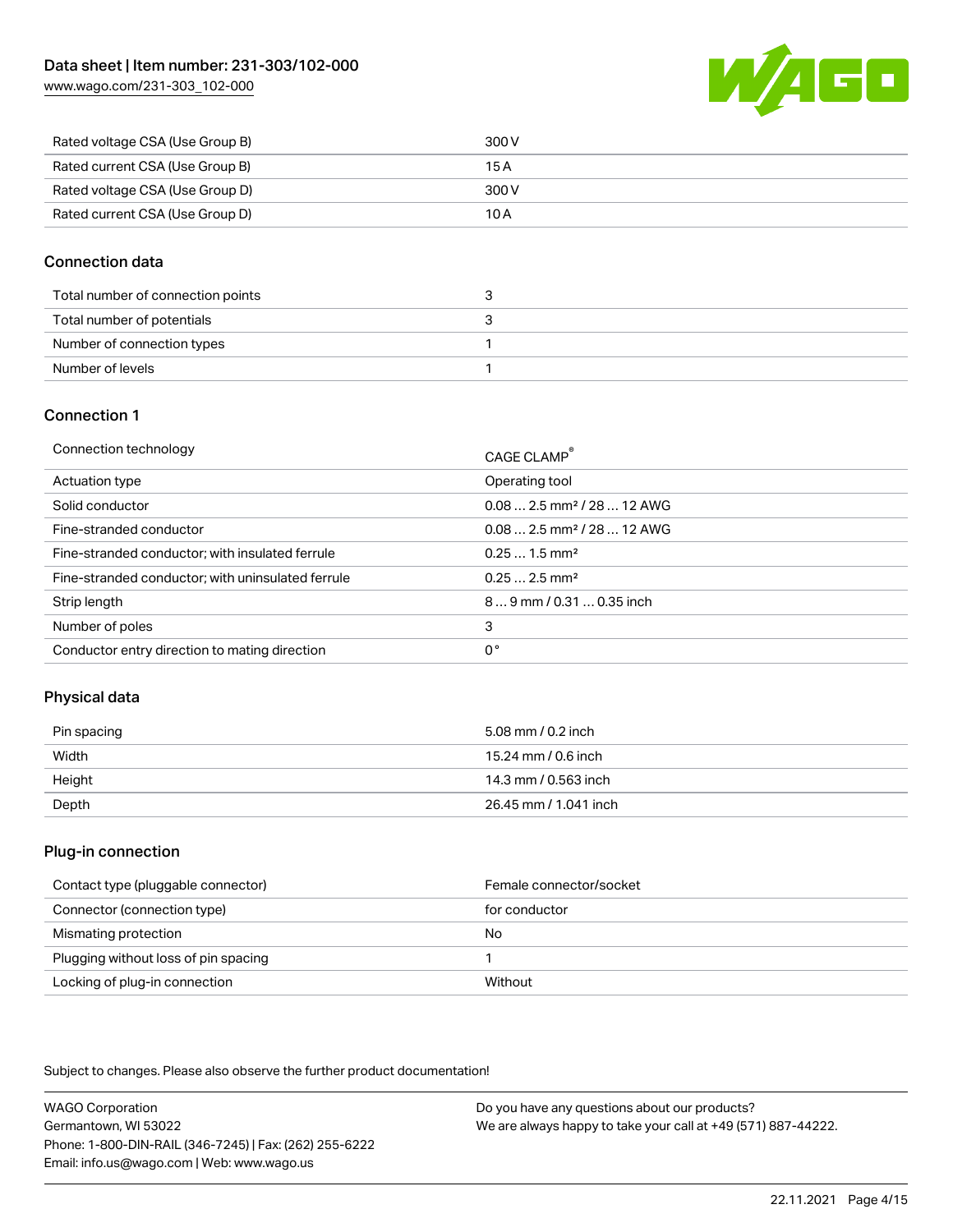

### Material data

| Color                       | orange                            |
|-----------------------------|-----------------------------------|
| Material group              |                                   |
| Insulation material         | Polyamide (PA66)                  |
| Flammability class per UL94 | V <sub>0</sub>                    |
| Clamping spring material    | Chrome nickel spring steel (CrNi) |
| Contact material            | Copper alloy                      |
| Contact plating             | tin-plated                        |
| Fire load                   | 0.075 MJ                          |
| Weight                      | 5.4g                              |

### Environmental requirements

| Limit temperature range | $-60+85 °C$ |  |
|-------------------------|-------------|--|
|-------------------------|-------------|--|

### Commercial data

| Product Group         | 3 (Multi Conn. System) |
|-----------------------|------------------------|
| PU (SPU)              | 100 Stück              |
| Packaging type        | box                    |
| Country of origin     | DE                     |
| <b>GTIN</b>           | 4044918369275          |
| Customs tariff number | 8536694040             |

### Approvals / Certificates

#### Country specific Approvals

| Logo | Approval                                            | <b>Additional Approval Text</b> | Certificate<br>name |
|------|-----------------------------------------------------|---------------------------------|---------------------|
|      | <b>CB</b><br><b>DEKRA Certification B.V.</b>        | IEC 61984                       | NL-39756            |
|      | <b>CSA</b><br>DEKRA Certification B.V.              | C <sub>22.2</sub>               | 1466354             |
| EMA  | <b>KEMA/KEUR</b><br><b>DEKRA Certification B.V.</b> | EN 61984                        | 2190761.01          |

Subject to changes. Please also observe the further product documentation!

| <b>WAGO Corporation</b>                                | Do you have any questions about our products?                 |  |
|--------------------------------------------------------|---------------------------------------------------------------|--|
| Germantown, WI 53022                                   | We are always happy to take your call at +49 (571) 887-44222. |  |
| Phone: 1-800-DIN-RAIL (346-7245)   Fax: (262) 255-6222 |                                                               |  |
| Email: info.us@wago.com   Web: www.wago.us             |                                                               |  |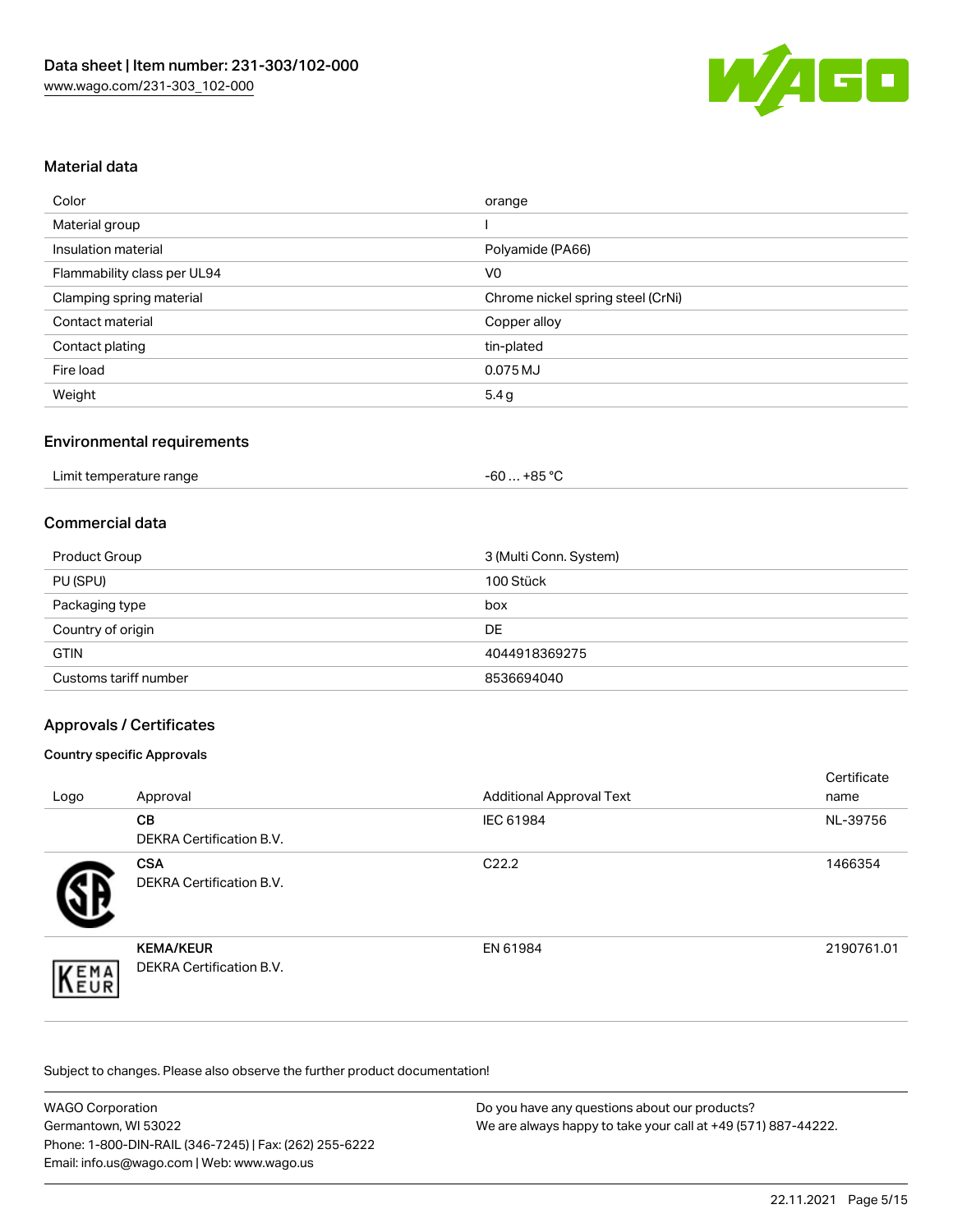

certificate de la contradición de la contradición de la contradición de la contradición de la contradición de<br>Contradición de la contradición de la contradición de la contradición de la contradición de la contradición de

#### Ship Approvals

| Logo | Approval                                  | <b>Additional Approval Text</b> | Certificate<br>name             |
|------|-------------------------------------------|---------------------------------|---------------------------------|
|      | <b>ABS</b><br>American Bureau of Shipping | $\overline{\phantom{0}}$        | 19-<br>HG1869876-<br><b>PDA</b> |

#### UL-Approvals

| Logo | Approval                             | <b>Additional Approval Text</b> | Certificate<br>name |
|------|--------------------------------------|---------------------------------|---------------------|
| Р.   | UL<br>UL International Germany GmbH  | <b>UL 1977</b>                  | E45171              |
|      | UR<br>Underwriters Laboratories Inc. | <b>UL 1059</b>                  | E45172              |

#### **Counterpart**

| <b>All Partial</b> | Item no.231-633<br>Male connector; 3-pole; Pin spacing 5.08 mm; orange                                              | www.wago.com/231-633         |
|--------------------|---------------------------------------------------------------------------------------------------------------------|------------------------------|
| <b>Control</b>     | Item no.231-333/001-000<br>Male header; 3-pole; THT; 1.0 x 1.0 mm solder pin; straight; pin spacing 5.08 mm; orange | www.wago.com/231-333/001-000 |
| <b>SEPT</b>        | Item no.231-533/001-000<br>Male header; 3-pole; THT; 1.0 x 1.0 mm solder pin; angled; pin spacing 5.08 mm; orange   | www.wago.com/231-533/001-000 |

#### Optional accessories

#### Testing accessories

Testing accessories



Item no.: 210-136 Test plug; 2 mm Ø; with 500 mm cable [www.wago.com/210-136](http://www.wago.com/210-136)

#### Item no.: 231-661

Subject to changes. Please also observe the further product documentation!

WAGO Corporation Germantown, WI 53022 Phone: 1-800-DIN-RAIL (346-7245) | Fax: (262) 255-6222 Email: info.us@wago.com | Web: www.wago.us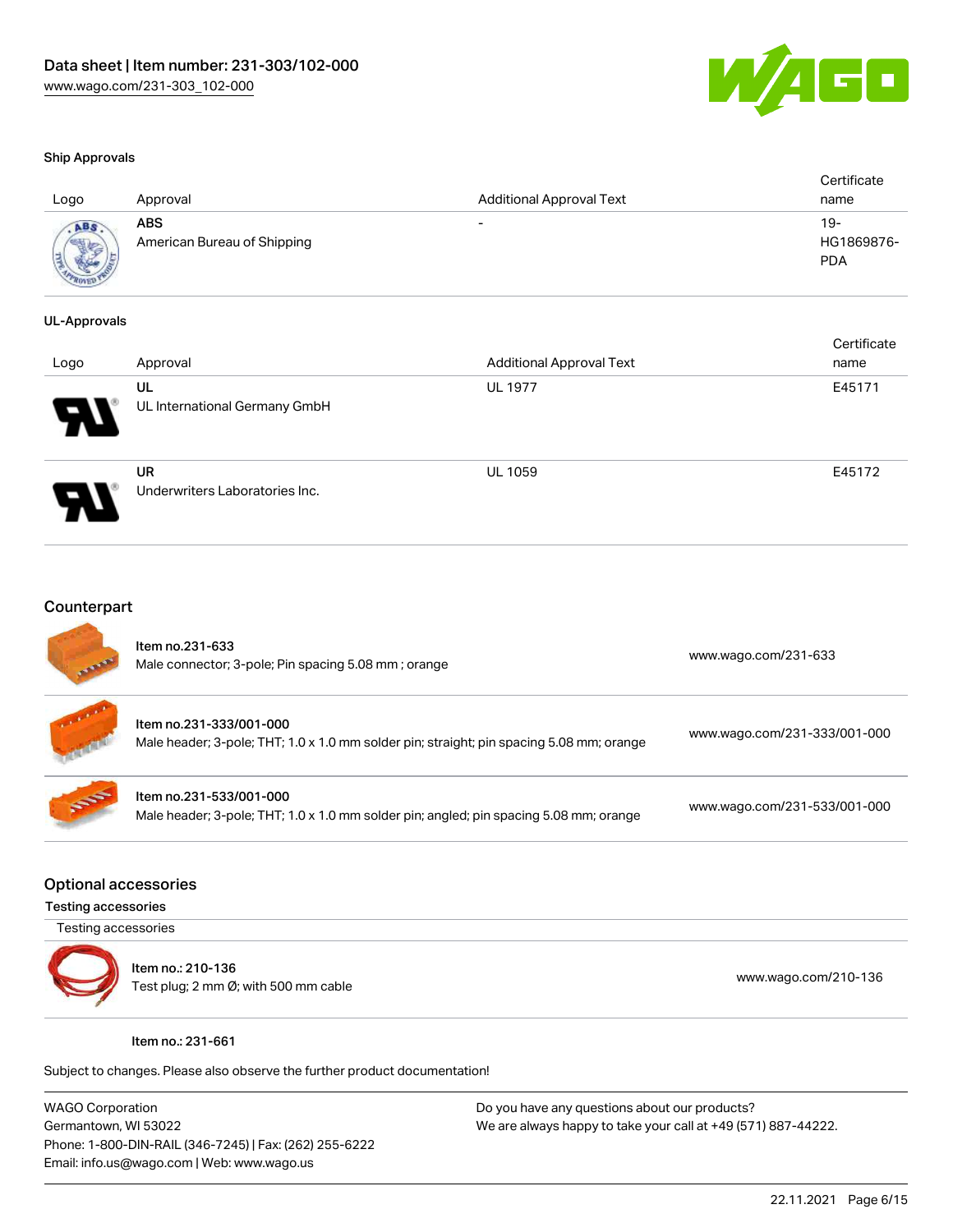

Test plugs for female connectors; for 5 mm and 5.08 mm pin spacing; 2,50 mm²; light gray [www.wago.com/231-661](http://www.wago.com/231-661) **Jumpers**  Jumper Item no.: 231-905 Jumper; for conductor entry; 5-way; insulated; gray [www.wago.com/231-905](http://www.wago.com/231-905) Item no.: 231-903 Jumper; for conductor entry; 3-way; insulated; gray [www.wago.com/231-903](http://www.wago.com/231-903) Item no.: 231-907 Jumper; for conductor entry; 7-way; insulated; gray [www.wago.com/231-907](http://www.wago.com/231-907) Item no.: 231-910 Jumper; for conductor entry; 10-way; insulated; gray [www.wago.com/231-910](http://www.wago.com/231-910) Item no.: 231-902 Jumper; for conductor entry; 2-way; insulated; gray [www.wago.com/231-902](http://www.wago.com/231-902) Cover Cover Item no.: 231-669  $\overline{a}$ Lockout caps; for covering unused clamping units; orange [www.wago.com/231-669](http://www.wago.com/231-669) Ferrules Ferrule  $\frac{1}{2}$ Item no.: 216-101 Ferrule; Sleeve for 0.5 mm² / AWG 22; uninsulated; electro-tin plated; silver-colored [www.wago.com/216-101](http://www.wago.com/216-101) Item no.: 216-104 Ferrule; Sleeve for 1.5 mm² / AWG 16; uninsulated; electro-tin plated; silver-colored [www.wago.com/216-104](http://www.wago.com/216-104) Item no.: 216-106 Ferrule; Sleeve for 2.5 mm² / AWG 14; uninsulated; electro-tin plated; silver-colored [www.wago.com/216-106](http://www.wago.com/216-106) Item no.: 216-102 Ferrule; Sleeve for 0.75 mm² / AWG 20; uninsulated; electro-tin plated; silver-colored [www.wago.com/216-102](http://www.wago.com/216-102) Item no.: 216-103 Ferrule; Sleeve for 1 mm² / AWG 18; uninsulated; electro-tin plated [www.wago.com/216-103](http://www.wago.com/216-103) Item no.: 216-123 Ferrule; Sleeve for 1 mm² / AWG 18; uninsulated; electro-tin plated; silver-colored [www.wago.com/216-123](http://www.wago.com/216-123) Item no.: 216-122 Ferrule; Sleeve for 0.75 mm² / AWG 20; uninsulated; electro-tin plated; silver-colored [www.wago.com/216-122](http://www.wago.com/216-122)  $\bar{b}$ Item no.: 216-124 Ferrule; Sleeve for 1.5 mm² / AWG 16; uninsulated; electro-tin plated [www.wago.com/216-124](http://www.wago.com/216-124) Item no.: 216-142 Subject to changes. Please also observe the further product documentation!

WAGO Corporation Germantown, WI 53022 Phone: 1-800-DIN-RAIL (346-7245) | Fax: (262) 255-6222 Email: info.us@wago.com | Web: www.wago.us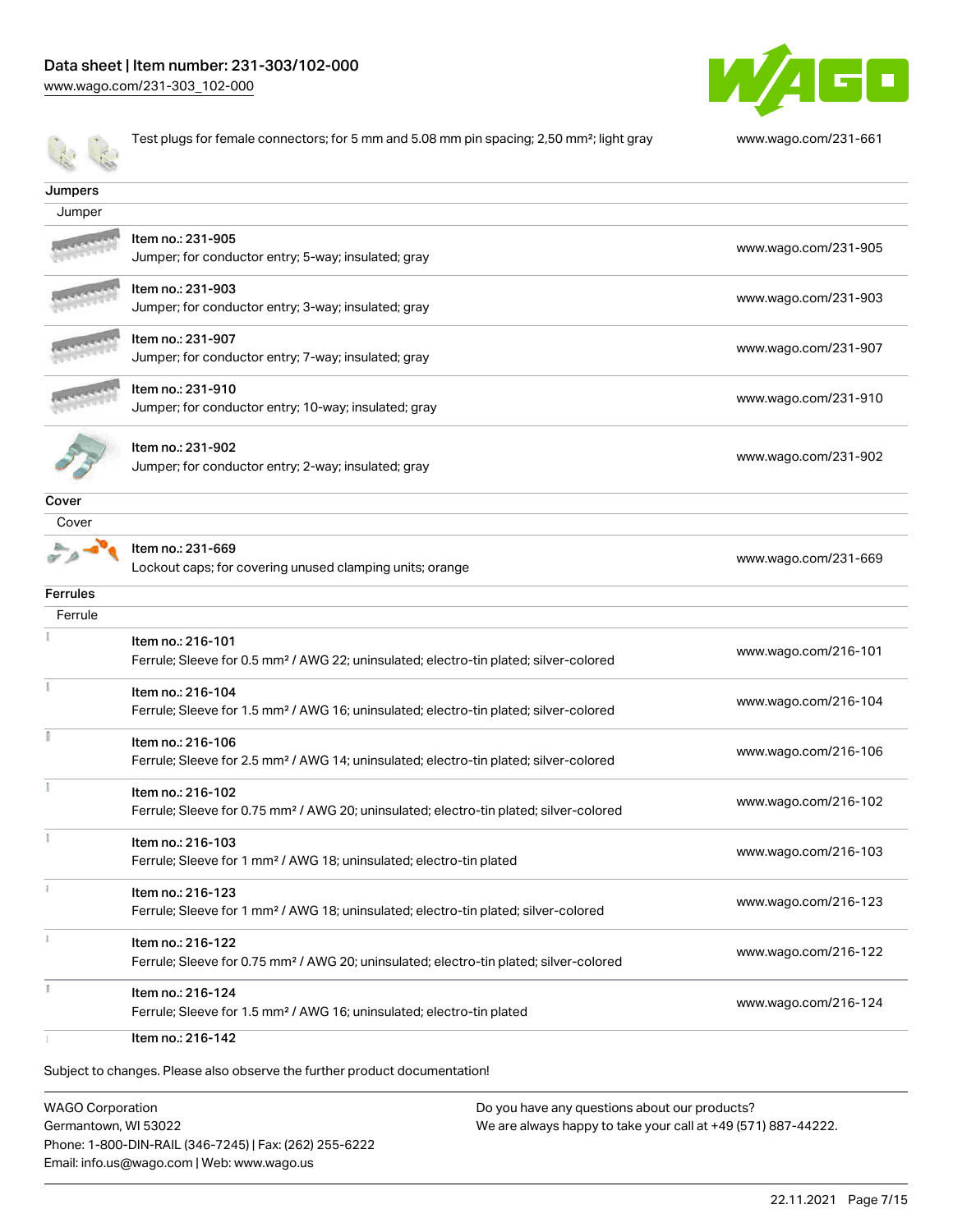[www.wago.com/231-303\\_102-000](http://www.wago.com/231-303_102-000)



| Item no.: 216-221                                                                                                                                                                                 | www.wago.com/216-221 |
|---------------------------------------------------------------------------------------------------------------------------------------------------------------------------------------------------|----------------------|
| Item no.: 216-222<br>Ferrule; Sleeve for 0.75 mm <sup>2</sup> / 18 AWG; insulated; electro-tin plated; gray                                                                                       | www.wago.com/216-222 |
| Item no.: 216-242<br>Ferrule; Sleeve for 0.75 mm <sup>2</sup> / 18 AWG; insulated; electro-tin plated; electrolytic copper; gastight<br>crimped; acc. to DIN 46228, Part 4/09.90; gray            | www.wago.com/216-242 |
| Item no.: 216-241<br>Ferrule; Sleeve for 0.5 mm <sup>2</sup> / 20 AWG; insulated; electro-tin plated; electrolytic copper; gastight<br>crimped; acc. to DIN 46228, Part 4/09.90; white            | www.wago.com/216-241 |
| Item no.: 216-223<br>Ferrule; Sleeve for 1 mm <sup>2</sup> / AWG 18; insulated; electro-tin plated; red                                                                                           | www.wago.com/216-223 |
| Item no.: 216-201<br>Ferrule; Sleeve for 0.5 mm <sup>2</sup> / 20 AWG; insulated; electro-tin plated; white                                                                                       | www.wago.com/216-201 |
| Item no.: 216-144<br>Ferrule; Sleeve for 1.5 mm <sup>2</sup> / AWG 16; uninsulated; electro-tin plated; electrolytic copper; gastight<br>crimped; acc. to DIN 46228, Part 1/08.92; silver-colored | www.wago.com/216-144 |
| Item no.: 216-204<br>Ferrule; Sleeve for 1.5 mm <sup>2</sup> / AWG 16; insulated; electro-tin plated; black                                                                                       | www.wago.com/216-204 |
| Item no.: 216-151<br>Ferrule; Sleeve for 0.25 mm <sup>2</sup> / AWG 24; uninsulated; electro-tin plated                                                                                           | www.wago.com/216-151 |
| Item no.: 216-202<br>Ferrule; Sleeve for 0.75 mm <sup>2</sup> / 18 AWG; insulated; electro-tin plated; gray                                                                                       | www.wago.com/216-202 |
| Item no.: 216-203<br>Ferrule; Sleeve for 1 mm <sup>2</sup> / AWG 18; insulated; electro-tin plated; red                                                                                           | www.wago.com/216-203 |
| Item no.: 216-152<br>Ferrule; Sleeve for 0.34 mm <sup>2</sup> / AWG 24; uninsulated; electro-tin plated                                                                                           | www.wago.com/216-152 |
| Item no.: 216-141<br>Ferrule; Sleeve for 0.5 mm <sup>2</sup> / 20 AWG; uninsulated; electro-tin plated; electrolytic copper; gastight<br>crimped; acc. to DIN 46228, Part 1/08.92                 | www.wago.com/216-141 |
| Item no.: 216-131<br>Ferrule; Sleeve for 0.25 mm <sup>2</sup> / AWG 24; uninsulated; electro-tin plated; silver-colored                                                                           | www.wago.com/216-131 |
| Item no.: 216-143<br>Ferrule; Sleeve for 1 mm <sup>2</sup> / AWG 18; uninsulated; electro-tin plated; electrolytic copper; gastight<br>crimped; acc. to DIN 46228, Part 1/08.92                   | www.wago.com/216-143 |
| Item no.: 216-121<br>Ferrule; Sleeve for 0.5 mm <sup>2</sup> / AWG 22; uninsulated; electro-tin plated; silver-colored                                                                            | www.wago.com/216-121 |
| Item no.: 216-132<br>Ferrule; Sleeve for 0.34 mm <sup>2</sup> / AWG 24; uninsulated; electro-tin plated                                                                                           | www.wago.com/216-132 |
| Ferrule; Sleeve for 0.75 mm <sup>2</sup> / 18 AWG; uninsulated; electro-tin plated; electrolytic copper; gastight<br>crimped; acc. to DIN 46228, Part 1/08.92                                     | www.wago.com/216-142 |

WAGO Corporation Germantown, WI 53022 Phone: 1-800-DIN-RAIL (346-7245) | Fax: (262) 255-6222 Email: info.us@wago.com | Web: www.wago.us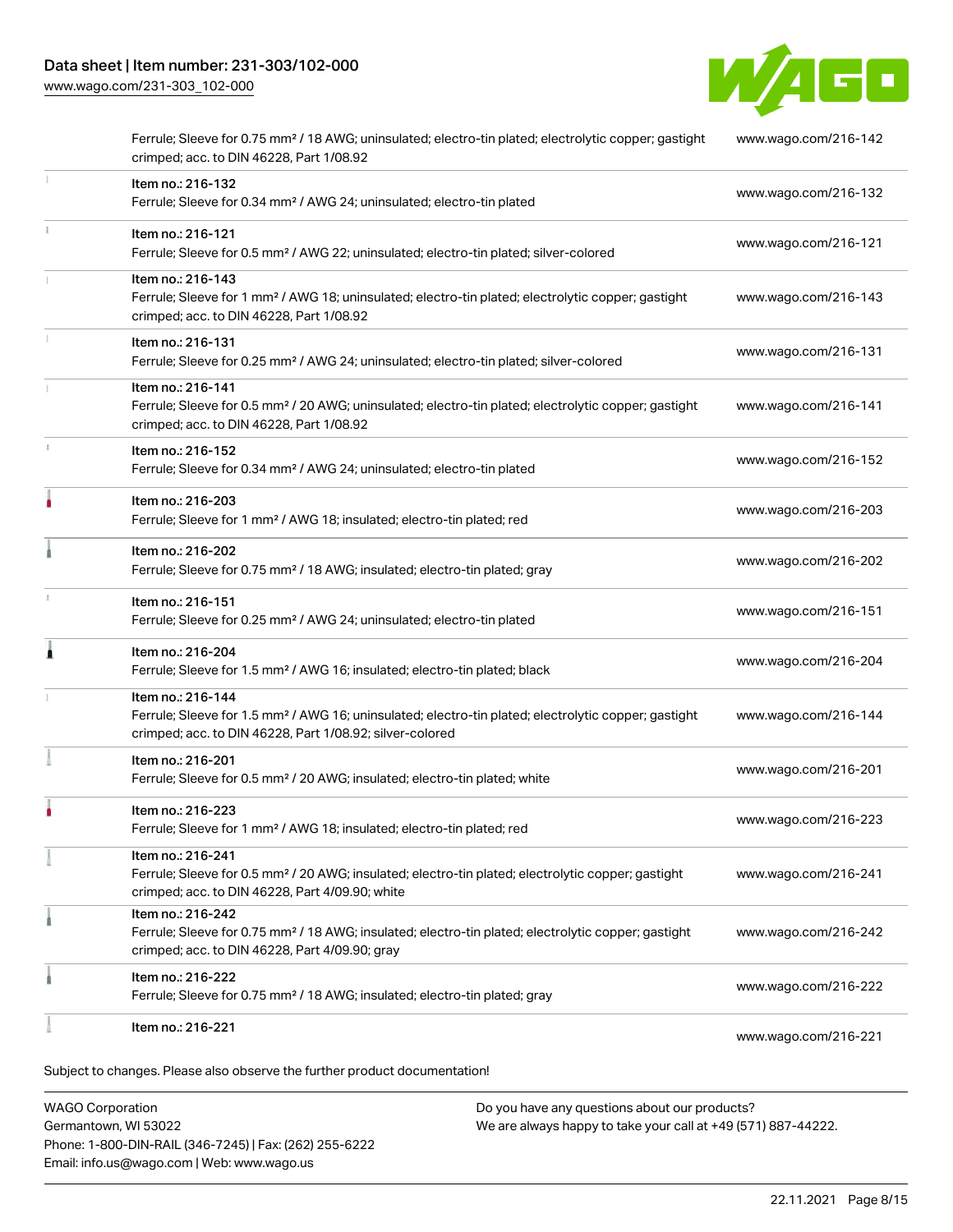[www.wago.com/231-303\\_102-000](http://www.wago.com/231-303_102-000)



Ferrule; Sleeve for 0.5 mm² / 20 AWG; insulated; electro-tin plated; white

| 1              | Item no.: 216-224<br>Ferrule; Sleeve for 1.5 mm <sup>2</sup> / AWG 16; insulated; electro-tin plated; black                                                                                             | www.wago.com/216-224 |
|----------------|---------------------------------------------------------------------------------------------------------------------------------------------------------------------------------------------------------|----------------------|
|                | Item no.: 216-243<br>Ferrule; Sleeve for 1 mm <sup>2</sup> / AWG 18; insulated; electro-tin plated; electrolytic copper; gastight crimped; www.wago.com/216-243<br>acc. to DIN 46228, Part 4/09.90; red |                      |
| ۸              | Item no.: 216-244<br>Ferrule; Sleeve for 1.5 mm <sup>2</sup> / AWG 16; insulated; electro-tin plated; electrolytic copper; gastight<br>crimped; acc. to DIN 46228, Part 4/09.90; black                  | www.wago.com/216-244 |
|                | Item no.: 216-263<br>Ferrule; Sleeve for 1 mm <sup>2</sup> / AWG 18; insulated; electro-tin plated; electrolytic copper; gastight crimped; www.wago.com/216-263<br>acc. to DIN 46228, Part 4/09.90; red |                      |
| Â              | Item no.: 216-264<br>Ferrule; Sleeve for 1.5 mm <sup>2</sup> / AWG 16; insulated; electro-tin plated; electrolytic copper; gastight<br>crimped; acc. to DIN 46228, Part 4/09.90; black                  | www.wago.com/216-264 |
| Â              | Item no.: 216-284<br>Ferrule; Sleeve for 1.5 mm <sup>2</sup> / AWG 16; insulated; electro-tin plated; electrolytic copper; gastight<br>crimped; acc. to DIN 46228, Part 4/09.90; black                  | www.wago.com/216-284 |
|                | Item no.: 216-262<br>Ferrule; Sleeve for 0.75 mm <sup>2</sup> / 18 AWG; insulated; electro-tin plated; electrolytic copper; gastight<br>crimped; acc. to DIN 46228, Part 4/09.90; gray                  | www.wago.com/216-262 |
|                | Item no.: 216-301<br>Ferrule; Sleeve for 0.25 mm <sup>2</sup> / AWG 24; insulated; electro-tin plated; yellow                                                                                           | www.wago.com/216-301 |
|                | Item no.: 216-321<br>Ferrule; Sleeve for 0.25 mm <sup>2</sup> / AWG 24; insulated; electro-tin plated; yellow                                                                                           | www.wago.com/216-321 |
|                | Item no.: 216-322<br>Ferrule; Sleeve for 0.34 mm <sup>2</sup> / 22 AWG; insulated; electro-tin plated; green                                                                                            | www.wago.com/216-322 |
|                | Item no.: 216-302<br>Ferrule; Sleeve for 0.34 mm <sup>2</sup> / 22 AWG; insulated; electro-tin plated; light turquoise                                                                                  | www.wago.com/216-302 |
| <b>Tools</b>   |                                                                                                                                                                                                         |                      |
| Operating tool |                                                                                                                                                                                                         |                      |
|                | Item no.: 209-130<br>Operating tool; suitable for 264, 280 and 281 Series; 1-way; of insulating material; white                                                                                         | www.wago.com/209-130 |
|                | Item no.: 209-132<br>Operating tool; for connecting comb-style jumper bar; 2-way; of insulating material                                                                                                | www.wago.com/209-132 |
|                | Item no.: 231-159<br>Operating tool; natural                                                                                                                                                            | www.wago.com/231-159 |
|                | Item no.: 231-231<br>Combination operating tool; red                                                                                                                                                    | www.wago.com/231-231 |
|                |                                                                                                                                                                                                         |                      |

Subject to changes. Please also observe the further product documentation!

WAGO Corporation Germantown, WI 53022 Phone: 1-800-DIN-RAIL (346-7245) | Fax: (262) 255-6222 Email: info.us@wago.com | Web: www.wago.us Do you have any questions about our products? We are always happy to take your call at +49 (571) 887-44222.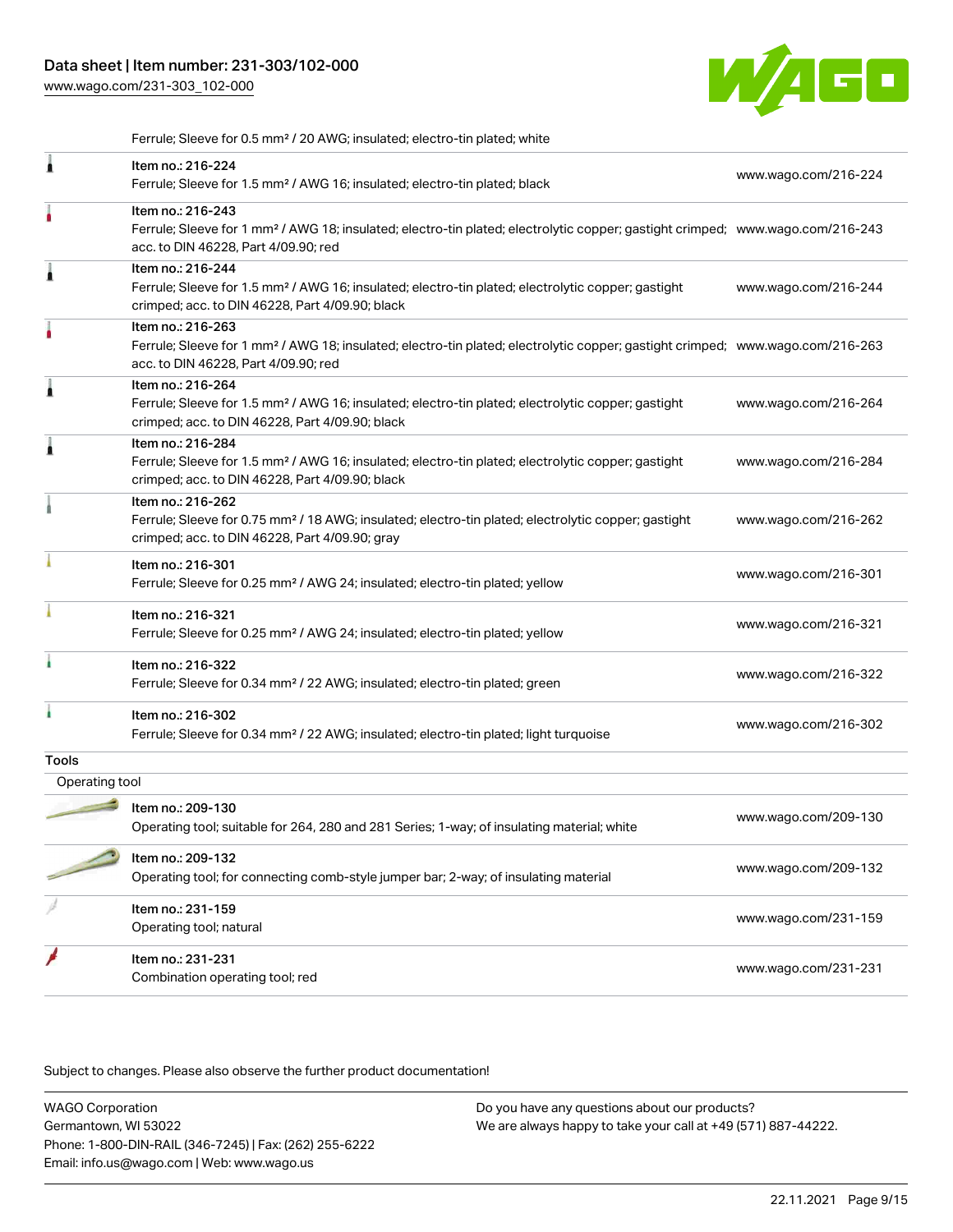

|                       | Item no.: 231-131<br>Operating tool; made of insulating material; 1-way; loose; white                                                                                                           | www.wago.com/231-131             |
|-----------------------|-------------------------------------------------------------------------------------------------------------------------------------------------------------------------------------------------|----------------------------------|
|                       | Item no.: 231-291<br>Operating tool; made of insulating material; 1-way; loose; red                                                                                                             | www.wago.com/231-291             |
|                       | Item no.: 280-432<br>Operating tool; made of insulating material; 2-way; white                                                                                                                  | www.wago.com/280-432             |
|                       | Item no.: 280-434<br>Operating tool; made of insulating material; 4-way                                                                                                                         | www.wago.com/280-434             |
|                       | Item no.: 280-437<br>Operating tool; made of insulating material; 7-way                                                                                                                         | www.wago.com/280-437             |
|                       | Item no.: 280-440<br>Operating tool; made of insulating material; 10-way                                                                                                                        | www.wago.com/280-440             |
|                       | Item no.: 280-435<br>Operating tool; made of insulating material; 5-way; gray                                                                                                                   | www.wago.com/280-435             |
|                       | Item no.: 280-436<br>Operating tool; made of insulating material; 6-way                                                                                                                         | www.wago.com/280-436             |
|                       | Item no.: 280-438<br>Operating tool; made of insulating material; 8-way                                                                                                                         | www.wago.com/280-438             |
|                       | Item no.: 280-433<br>Operating tool; made of insulating material; 3-way                                                                                                                         | www.wago.com/280-433             |
| Strain relief         |                                                                                                                                                                                                 |                                  |
| Strain relief housing |                                                                                                                                                                                                 |                                  |
|                       | Item no.: 232-633<br>Strain relief housing; orange                                                                                                                                              | www.wago.com/232-633             |
| Marking accessories   |                                                                                                                                                                                                 |                                  |
| Marking strip         |                                                                                                                                                                                                 |                                  |
|                       | Item no.: 210-331/508-103<br>Marking strips; as a DIN A4 sheet; MARKED; 1-12 (200x); Height of marker strip: 2.3 mm/0.091 in; Strip<br>length 182 mm; Horizontal marking; Self-adhesive; white  | www.wago.com/210-331<br>/508-103 |
|                       | Item no.: 210-331/508-104<br>Marking strips; as a DIN A4 sheet; MARKED; 13-24 (200x); Height of marker strip: 2.3 mm/0.091 in; Strip<br>length 182 mm; Horizontal marking; Self-adhesive; white | www.wago.com/210-331<br>/508-104 |
|                       | Item no.: 210-332/508-202<br>Marking strips; as a DIN A4 sheet; MARKED; 1-16 (160x); Height of marker strip: 3 mm; Strip length 182<br>mm; Horizontal marking; Self-adhesive; white             | www.wago.com/210-332<br>/508-202 |
|                       |                                                                                                                                                                                                 |                                  |

Subject to changes. Please also observe the further product documentation!

WAGO Corporation Germantown, WI 53022 Phone: 1-800-DIN-RAIL (346-7245) | Fax: (262) 255-6222 Email: info.us@wago.com | Web: www.wago.us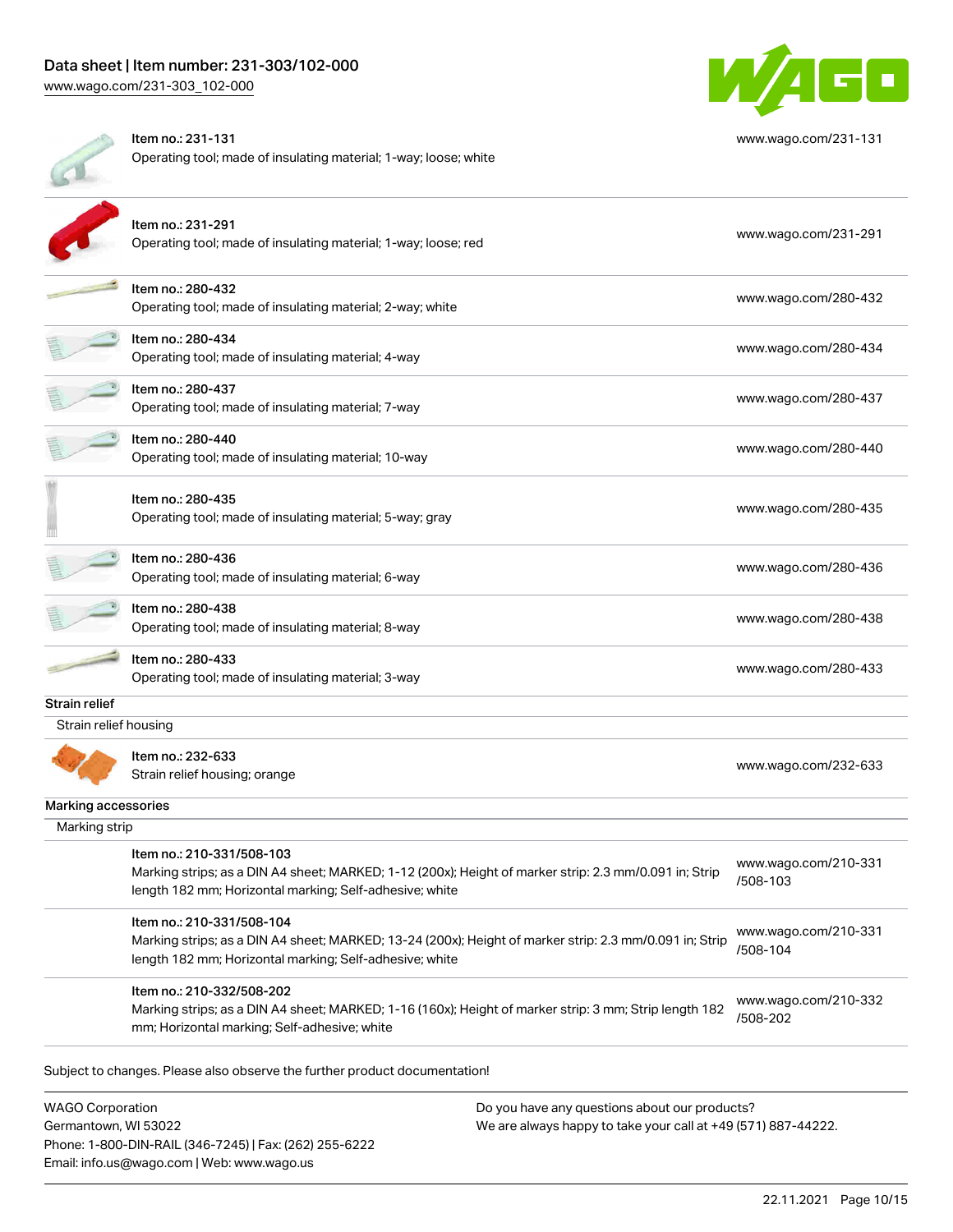Email: info.us@wago.com | Web: www.wago.us



|                               | Item no.: 210-332/508-204<br>Marking strips; as a DIN A4 sheet; MARKED; 17-32 (160x); Height of marker strip: 3 mm; Strip length                        |                                                               |                      | www.wago.com/210-332 |
|-------------------------------|---------------------------------------------------------------------------------------------------------------------------------------------------------|---------------------------------------------------------------|----------------------|----------------------|
|                               | 182 mm; Horizontal marking; Self-adhesive; white                                                                                                        |                                                               | /508-204             |                      |
|                               | Item no.: 210-332/508-206                                                                                                                               |                                                               |                      | www.wago.com/210-332 |
|                               | Marking strips; as a DIN A4 sheet; MARKED; 33-48 (160x); Height of marker strip: 3 mm; Strip length<br>182 mm; Horizontal marking; Self-adhesive; white |                                                               | /508-206             |                      |
|                               | Item no.: 210-332/508-205                                                                                                                               |                                                               |                      | www.wago.com/210-332 |
|                               | Marking strips; as a DIN A4 sheet; MARKED; 1-32 (80x); Height of marker strip: 3 mm; Strip length 182<br>mm; Horizontal marking; Self-adhesive; white   |                                                               | /508-205             |                      |
| <b>Insulations stops</b>      |                                                                                                                                                         |                                                               |                      |                      |
| Insulation stop               |                                                                                                                                                         |                                                               |                      |                      |
|                               | Item no.: 231-672<br>Insulation stop; 0.75 - 1 mm <sup>2</sup> ; dark gray                                                                              |                                                               |                      | www.wago.com/231-672 |
|                               |                                                                                                                                                         |                                                               |                      |                      |
|                               | Item no.: 231-670                                                                                                                                       |                                                               |                      | www.wago.com/231-670 |
| LEEEE                         | Insulation stop; 0.08-0.2 mm <sup>2</sup> / 0.2 mm <sup>2</sup> "s"; white                                                                              |                                                               |                      |                      |
|                               | Item no.: 231-671                                                                                                                                       |                                                               |                      |                      |
|                               | Insulation stop; 0.25 - 0.5 mm <sup>2</sup> ; light gray                                                                                                |                                                               | www.wago.com/231-671 |                      |
| <b>Downloads</b>              |                                                                                                                                                         |                                                               |                      |                      |
| Documentation                 |                                                                                                                                                         |                                                               |                      |                      |
| <b>Additional Information</b> |                                                                                                                                                         |                                                               |                      |                      |
| Technical explanations        |                                                                                                                                                         | 2019 Apr 3                                                    | pdf<br>2.0 MB        | Download             |
| <b>CAD files</b>              |                                                                                                                                                         |                                                               |                      |                      |
| CAD data                      |                                                                                                                                                         |                                                               |                      |                      |
|                               | 2D/3D Models 231-303/102-000                                                                                                                            |                                                               | <b>URL</b>           | Download             |
| <b>CAE</b> data               |                                                                                                                                                         |                                                               |                      |                      |
|                               | EPLAN Data Portal 231-303/102-000                                                                                                                       |                                                               | URL                  | Download             |
|                               | ZUKEN Portal 231-303/102-000                                                                                                                            |                                                               | URL                  | Download             |
|                               | EPLAN Data Portal 231-303/102-000                                                                                                                       |                                                               | URL                  | Download             |
|                               | Subject to changes. Please also observe the further product documentation!                                                                              |                                                               |                      |                      |
| <b>WAGO Corporation</b>       |                                                                                                                                                         | Do you have any questions about our products?                 |                      |                      |
| Germantown, WI 53022          | Phone: 1-800-DIN-RAIL (346-7245)   Fax: (262) 255-6222                                                                                                  | We are always happy to take your call at +49 (571) 887-44222. |                      |                      |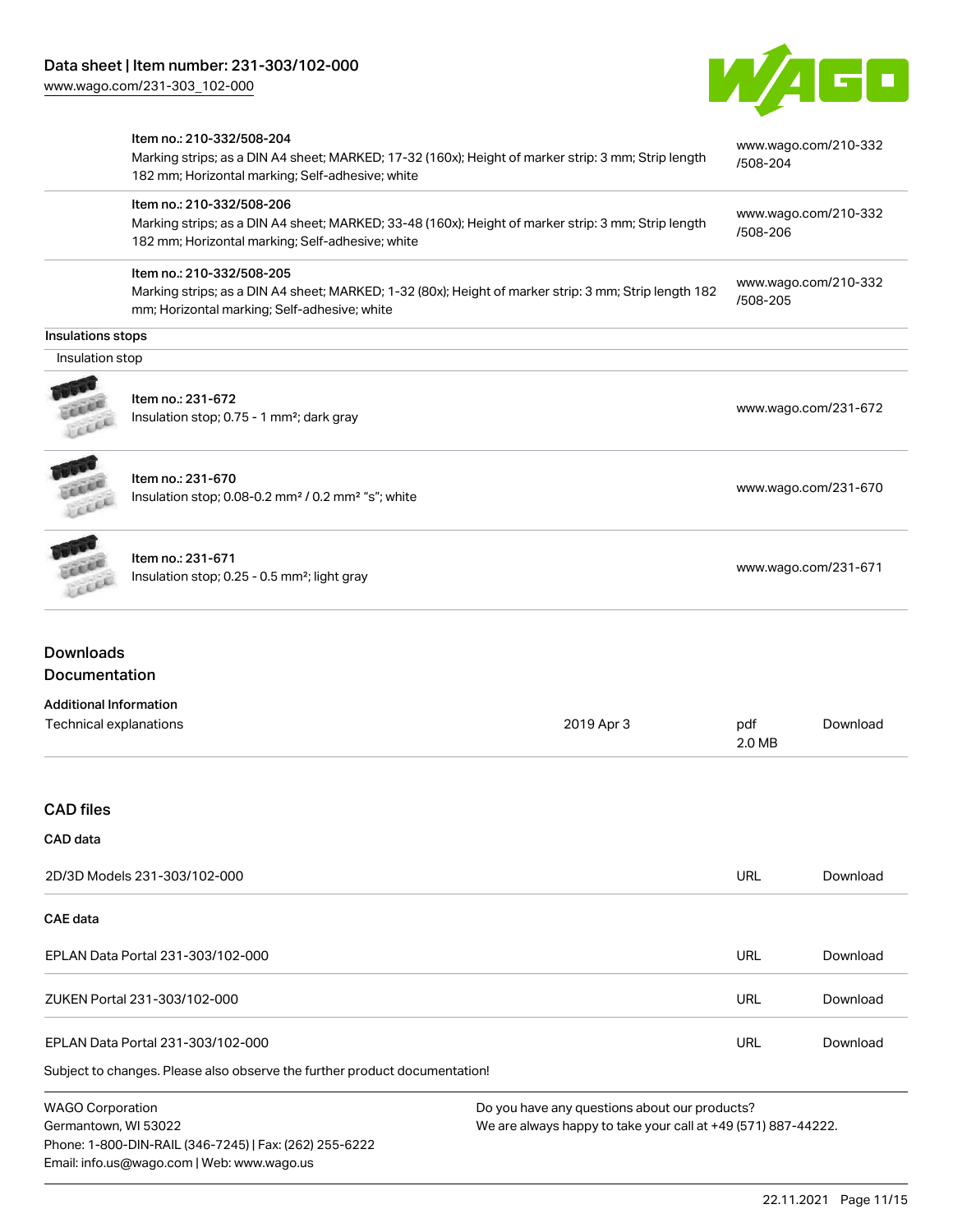

## Environmental Product Compliance

Compliance Search

| Environmental Product Compliance 231-303/102-000                                                      | URL | Download |
|-------------------------------------------------------------------------------------------------------|-----|----------|
| 1-conductor female connector; CAGE CLAMP <sup>®</sup> ; 2.5 mm <sup>2</sup> ; Pin spacing 5.08 mm; 3- |     |          |
| pole; with integrated end plate; 2,50 mm <sup>2</sup> ; orange                                        |     |          |

#### Installation Notes

#### Application



Total pole number for female connectors

= pole number for male header

#### Application

Female connectors with a built-in end plate require no extra space, while maintaining the nominal cross-section. This means: Total length of female connectors is reduced to "pole no. x pin spacing"!

Subject to changes. Please also observe the further product documentation!

WAGO Corporation Germantown, WI 53022 Phone: 1-800-DIN-RAIL (346-7245) | Fax: (262) 255-6222 Email: info.us@wago.com | Web: www.wago.us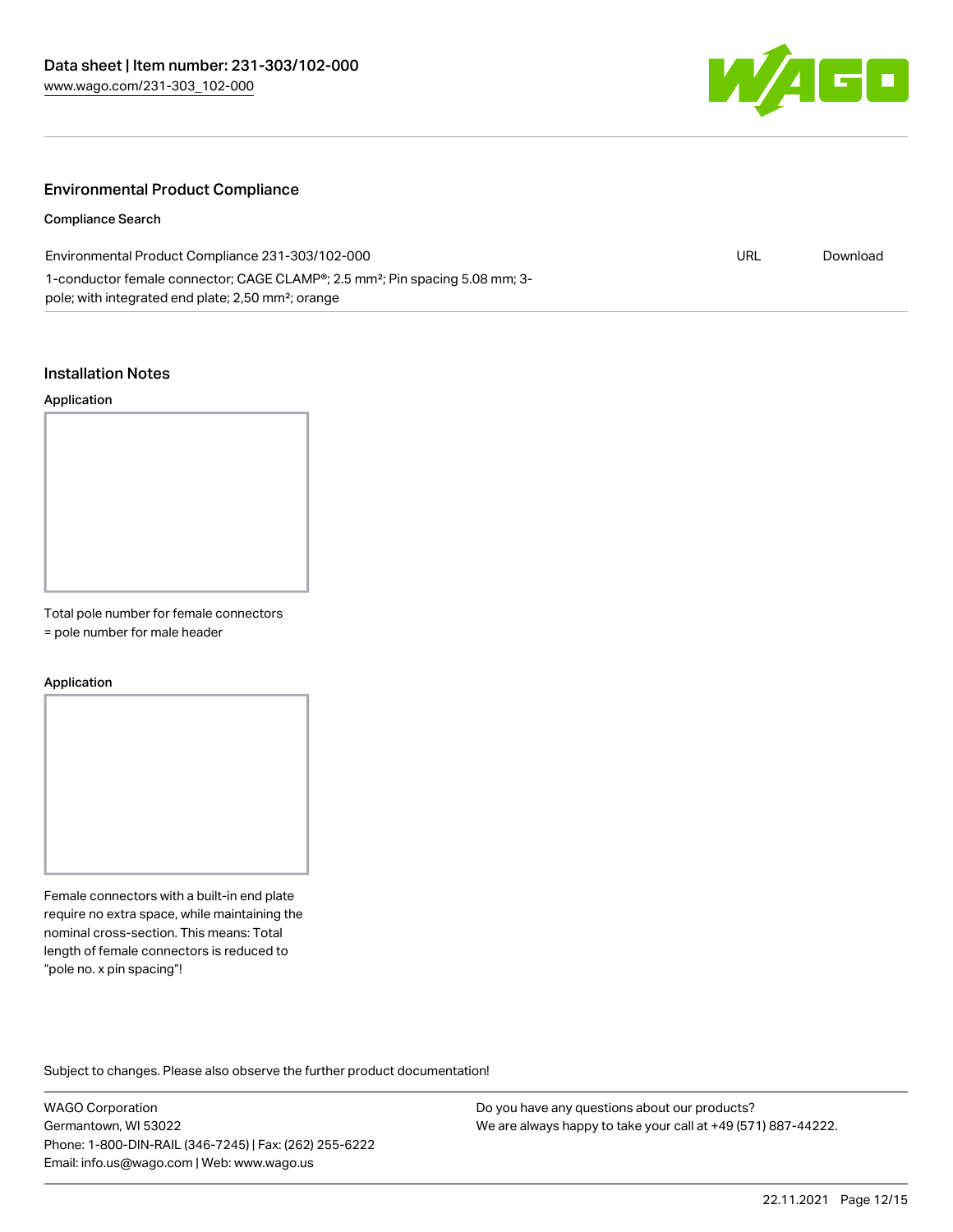



Inserting a conductor via 3.5 mm screwdriver – CAGE CLAMP® actuation parallel to conductor entry.



Inserting a conductor via 3.5 mm screwdriver – CAGE CLAMP® actuation perpendicular to conductor entry.



Inserting a conductor into CAGE CLAMP® unit via operating lever (231-291).



Inserting a conductor via operating tool.



Coding a female connector by removing coding finger(s).

Subject to changes. Please also observe the further product documentation!

WAGO Corporation Germantown, WI 53022 Phone: 1-800-DIN-RAIL (346-7245) | Fax: (262) 255-6222 Email: info.us@wago.com | Web: www.wago.us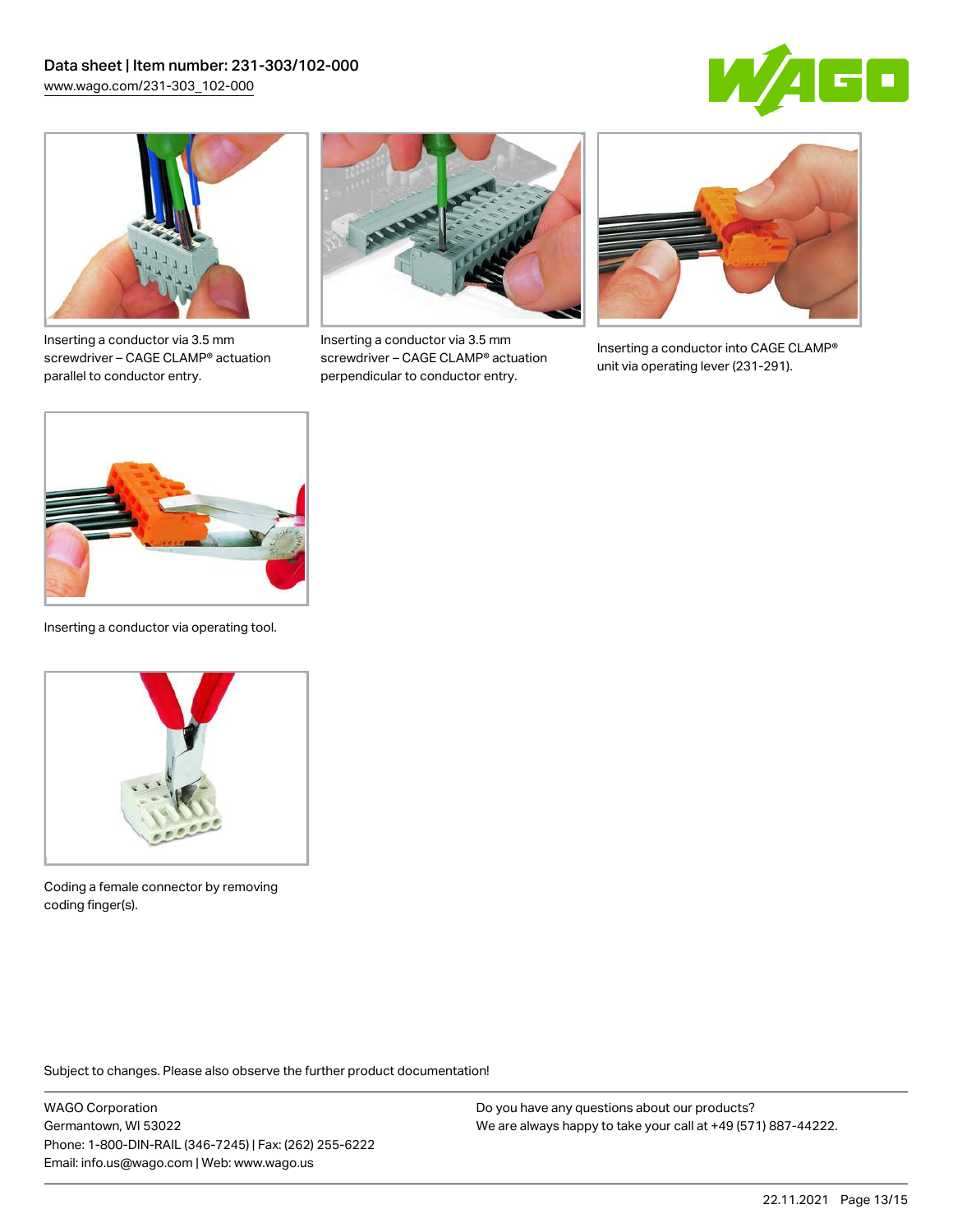



Testing – female connector with CAGE CLAMP®

Integrated test ports for testing perpendicular to conductor entry via 2 or 2.3 mm Ø test plug

Installation



Male connector with strain relief plate



Strain relief housing shown with a male connector equipped with CAGE CLAMP®

Marking

Subject to changes. Please also observe the further product documentation!

WAGO Corporation Germantown, WI 53022 Phone: 1-800-DIN-RAIL (346-7245) | Fax: (262) 255-6222 Email: info.us@wago.com | Web: www.wago.us